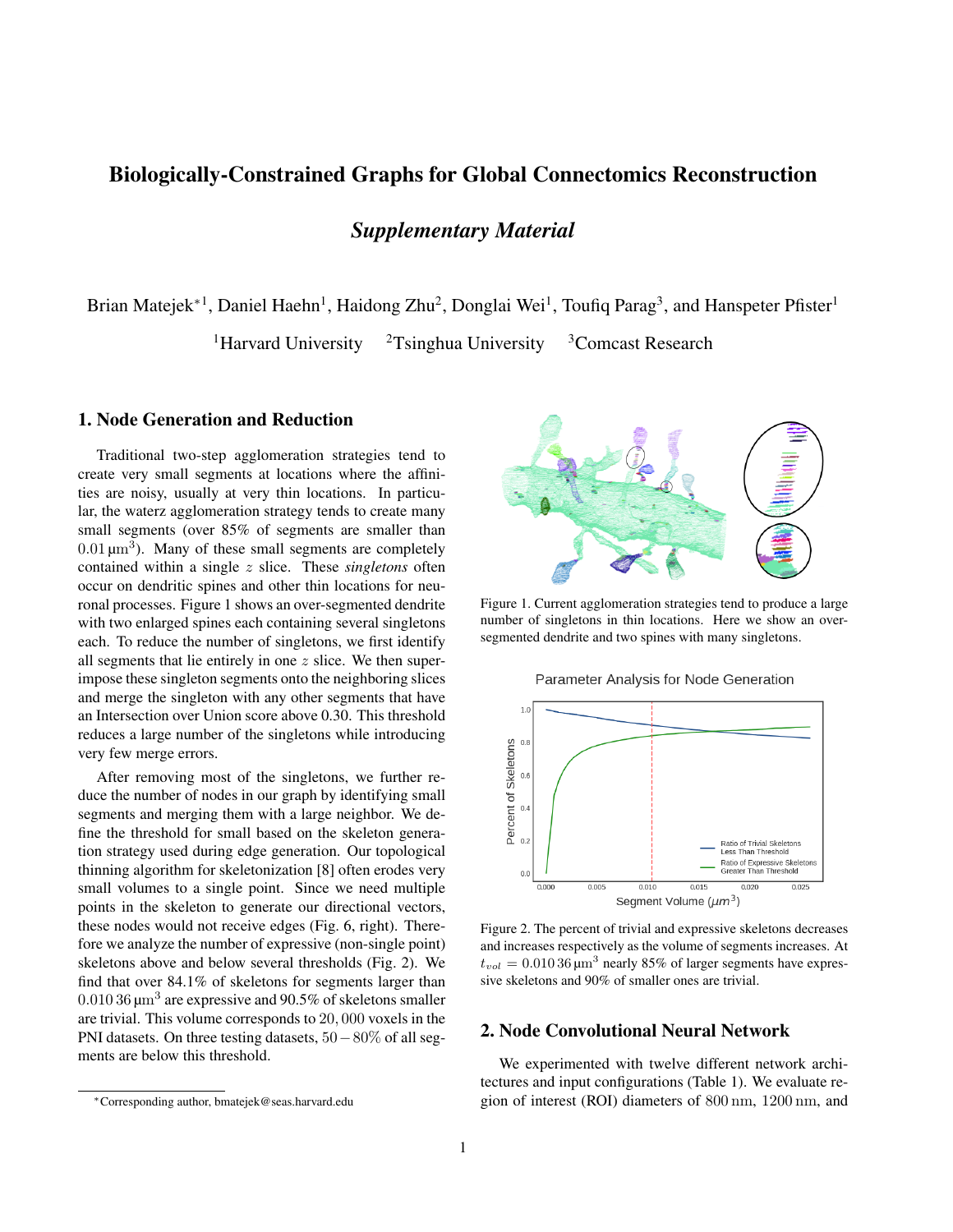| <b>800nm Cubic Regions of Interest</b>  |                          |                            |                         |  |  |  |
|-----------------------------------------|--------------------------|----------------------------|-------------------------|--|--|--|
| <b>Input Size</b>                       | <b>Training Accuracy</b> | <b>Validation Accuracy</b> | <b>Testing Accuracy</b> |  |  |  |
| (3, 52, 52, 18)                         | 0.9482                   | 0.9343                     | 0.9332                  |  |  |  |
| (3, 60, 60, 20)                         | 0.9575                   | 0.9427                     | 0.9451                  |  |  |  |
| (3, 68, 68, 22)                         | 0.9644                   | 0.9346                     | 0.9369                  |  |  |  |
| (3, 76, 76, 24)                         | 0.9752                   | 0.9386                     | 0.9403                  |  |  |  |
| <b>1200nm Cubic Regions of Interest</b> |                          |                            |                         |  |  |  |
| <b>Input Size</b>                       | <b>Training Accuracy</b> | <b>Validation Accuracy</b> | <b>Testing Accuracy</b> |  |  |  |
| (3, 52, 52, 18)                         | 0.9224                   | 0.9096                     | 0.9120                  |  |  |  |
| (3, 60, 60, 20)                         | 0.9318                   | 0.9144                     | 0.9190                  |  |  |  |
| (3, 68, 68, 22)                         | 0.9417                   | 0.9264                     | 0.9265                  |  |  |  |
| (3, 76, 76, 24)                         | 0.9553                   | 0.9257                     | 0.9227                  |  |  |  |
|                                         |                          |                            |                         |  |  |  |
| <b>1600nm Cubic Regions of Interest</b> |                          |                            |                         |  |  |  |
| <b>Input Size</b>                       | <b>Training Accuracy</b> | <b>Validation Accuracy</b> | <b>Testing Accuracy</b> |  |  |  |
| (3, 52, 52, 18)                         | 0.8960                   | 0.8851                     | 0.8814                  |  |  |  |
| (3, 60, 60, 20)                         | 0.9170                   | 0.9097                     | 0.9100                  |  |  |  |
| (3, 68, 68, 22)                         | 0.9176                   | 0.9043                     | 0.9053                  |  |  |  |
| (3, 76, 76, 24)                         | 0.9423                   | 0.9085                     | 0.9117                  |  |  |  |

Table 1. We experiment with twelve different networks for the node CNN. We vary the input size to the network and the diameter of the cubic region of interest. Each experiment ran for 2,000 epochs. Our optimal configuration on the validation data uses an 800 nm ROI with an input size of (60, 60, 20).



Figure 3. Both neural networks follow the same general architectures with three *VGG-style* convolution blocks with double convolutions followed by a max-pooling operation. Three input channels correspond to if a voxel has label one, label two, or either. The max-pooling of the convolution blocks is anisotropic for the first two and isotropic for the last.

1600 nm. We find that the overall accuracies on the training, validation, and testing datasets all decrease as the ROI increases. We also vary the input size to the network which in turn changes the number of nodes in the first fully connected layer. As the input size increases the training accuracy tends to increase but the validation and testing accuracies increase then decrease. Thus, we see that the highest validation accuracy occurs with a 400 nm ROI and a three channel input with (60, 60, 20) voxels in each channel. Each ROI from the input segmentation is upsampled and downsampled to fit into this input size. This allows us to use the same architecture sizes for new datasets with different resolutions. We find that very limited finetuning is needed to adapt a network to a new dataset.

 $\overline{a}$ 

The general architecture for both neural networks follows the same design (Fig. 3). Both have three *VGG-style* blocks with two convolutions of  $(3, 3, 3)$  followed by a maxpooling operation [1]. The first two max-pooling operations are anisotropic with downsampling only in the x and y dimensions. The final max-pooling is isotropic. A dropout of 0.2 follows each of these blocks, and there is a final dropout of 0.5 after the last fully connected layer. Each activation function is leaky ReLU after every convolution [4] with  $\alpha = 0.001$ . The final activation is a sigmoid function. We initialize all weights with Xavier initialization [3].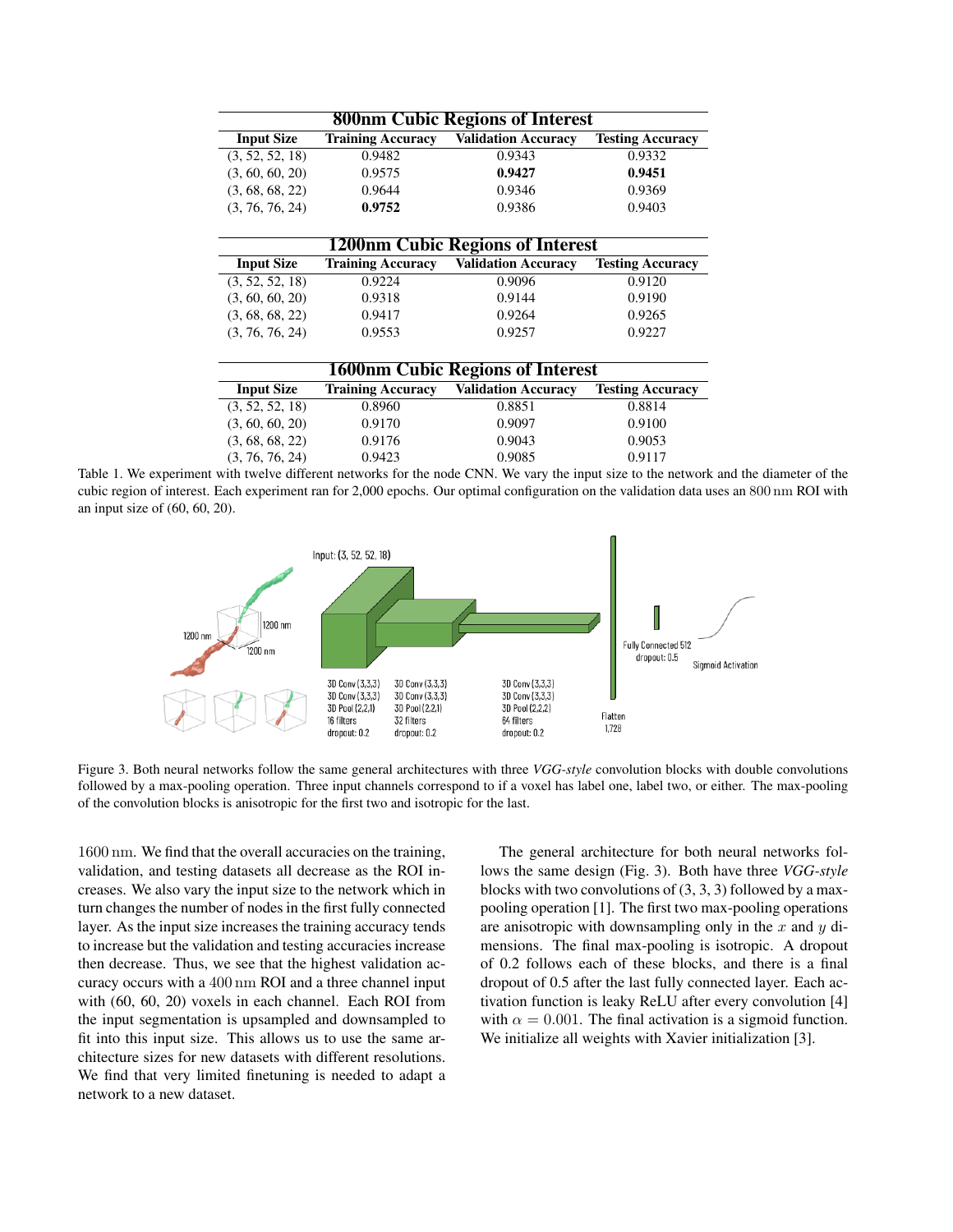

Figure 4. To evaluate various skeletonization methods, we create and publish a skeleton benchmark. We take a ground truth segmentation from the publically available Kasthuri dataset and label the endpoints for the 500 largest segments. Here we show two ground truth segments and their corresponding labeled endpoints.





Figure 5. When considering values for  $t_{edge}$ —the maximal distance a voxel can be from an endpoint for edge generation—we look at the recall of true split errors and reduction in total edges. At 500 nm we have 95% recall compared to 800 nm with 12% fewer edges.

#### 3. Skeleton Benchmark and Generation

Some research focuses on the use of skeletons for quicker connectomics analysis [13] and error correction [2]. Most connectomics papers use the TEASER algorithm [11] or a slight variant from the NeuTu package  $[12]$ .<sup>1</sup> A significant amount of research in the computer graphics and volume processing communities considers the problem of extracting the medial axis from a 3D volume [6, 8, 9, 10]

Before this work, to our knowledge, no one has done an extensive analysis of various skeletonization approaches on connectomics data. We create and publish a benchmark dataset for skeletonization on connectomics datasets and evaluate three state-of-the-art 3D skeleton extraction techniques. For our benchmark, we consider the 500 largest segments for the ground truth from the Kasthuri training volume. These 500 segments correspond to 95.4% of the volume of the labeled ground truth data. For each of these segments, we identify all endpoints (Fig. 4). For each skeleton generation strategy, we identify all of the endpoints (i.e., those with one or fewer neighbors also belonging to the skeleton). For each segment and skeleton strategy, we look at all of the ground truth and generated endpoints and use a Hungarian matching algorithm to create a one-to-one mapping between the two sets [7]. Endpoint pairs closer than 800 nm are considered a match and ones farther are not.

We evaluate three different skeleton generation strategies on our benchmark dataset [6, 8, 11]. The medial axis algorithm from Lee et al. is the built-in scipy skeletonization strategy. We publish the benchmark dataset at (link omitted for review) and all code (link omitted for review). The TEASER algorithm has two tunable parameters, *scale* and *buffer*, which indicate how much pruning to do during generation. Neither the medial axis algorithm or the topological thinning one have any parameters. However, we consider skeleton generation on segments downsampled to isotropic resolutions between 30 nm and 200 nm per sample. We achieve the highest F-score with the topological thinning approach [8] after downsampling each segment to a resolution of (80, 80, 80) (precision: 94.7%, recall: 86.7%, F-score: 90.5%). In total, nearly one thousand different parameter settings were evaluated on the benchmark dataset. The medial-axis algorithm and the topological thinning approach achieve similar results, but the topological thinning algorithm is an order of magnitudes faster (4.9 seconds ver-

<sup>1</sup>https://github.com/janelia-flyem/NeuTu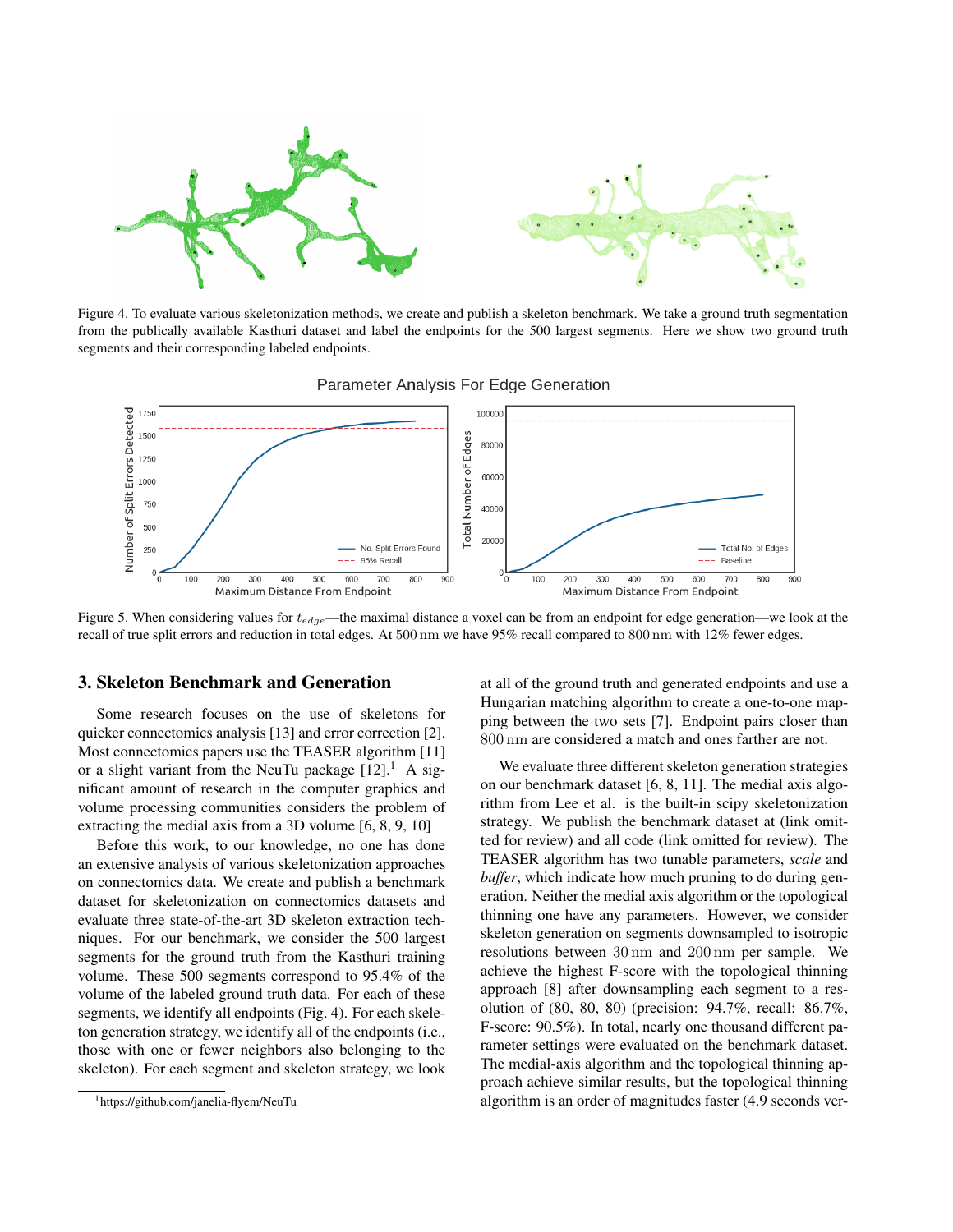

Figure 6. Here we show two more typical success and failure cases for the edge generation strategy. On the left we see a split neuronal process where both skeletons have endpoints with vectors pointing towards their wrongly split neighbor. On the right is an example of a failure case where the segment receives a trivial skeleton with a single endpoint. Since the skeleton is not expressive of the segment shape we have no corresponding vector and this pair of split segments do not receive an edge.

sus 39.8 seconds on the volume downsampled to 80 nm in each dimension). The TEASER algorithm is the slowest with a running time of 306 seconds on that same volume.

We generate the endpoint vectors in the following way. Consider an endpoint with one neighbor. That neighbor joint is the parent of the endpoint. From the neighbor, we can find the grandparent of the endpoint (i.e., the neighbor of the joint that is not the endpoint). With one more iteration, we find the great-grandparent of an endpoint. The vector between the endpoint and its great-grandparent becomes the endpoint vector used to estimate the direction of the skeleton at endpoint termination.

### 4. Edge Generation

Figure 5 shows the effect on the number of true split errors identified and the number of total edges as a function of  $t_{edge}$ —the maximal allowable distance between a skeleton endpoint and the other neighboring volumes. We consider a wide range of possible distances ranging from 50 nm to 800 nm on four training datasets. Figure 5, left, shows the number of edges corresponding to split errors as a function of  $t_{edge}$ . The number increases quickly until around 300 nm before increasing more gradually until 800 nm. We do not consider distances farther than 800 nm since we found the remaining missing edges are where the algorithm itself cannot find them (paper, Fig. 7, right; supplemental Fig. 6, right). The dotted line shows the location of 95% recall from the  $t_{edge} = 800 \text{ nm}$  results. Our proposed method uses a value of 500 nm since that is roughly at the 95% recall location.

As we can see from Fig. 5, right, the number of edges in our graph increases greatly for every increase in distance until around 400 nm where the increase becomes more gradual. For that graph, the baseline is determined from the adjacency matrix. A distance of 500 nm has approximately 12% fewer total edges than using  $t_{edge} = 800$  nm.

Figure 6 shows an additional success and failure case of the proposed edge generation strategy. On the left, we see a neuronal process incorrectly segmented into two. The circled region shows that each segment has a nearby endpoint with a vector pointing towards the incorrectly split neighbor. On the right, we see a failure case where the small segment receives a singleton skeleton which is not expressive of the overall shape. This occurs on a spine where most of the spine is correctly merged with the dendrite and just the top end of the spine is segmented. Since there are no neighboring skeleton endpoints, these two neighboring segments do not receive an edge.

### 5. Edge Weights

There are two components to determining the weights for each edge in the graph. First, we need to generate probabilities that two segments belong to the same neuronal process. Second, we need to transform these probabilities into weights for edges.

Edge CNN. The edge CNN which determines if two large segments belong to the same neuron has the same general structure of the node CNN (Fig. 3). There are three *VGGstyle* convolution blocks [1] with convolutions of size (3, 3, 3) followed by a max-pooling operation (anisotropic for the first two blocks and isotropic for the third). All weights have Xavier initializations [3] and each activation is leaky ReLU with  $\alpha = 0.001$  [4].

We consider a series of architectures, cubic regions, and initial conditions for the edge CNN and choose the one with best validation loss (Table 2). We consider three different input sizes, three different diameters for the cubic regionof-interest (ROI), and finetune a network on the node CNN and train one from scratch. Amazingly, the node CNN produces reasonable results for the new input, with accuracies of 96.3%, 96.6%, and 94.4% on the two PNI testing and one Kasthuri testing datasets. The best validation accuracy has a ROI diameter of 1200 nm and an input size of  $(52, 52, 51)$ 18) voxels. As before, the cubic region is extracted from the input segmentation and upsampled and downsampled as needed to fill the input channels for the network.

From Probabilities to Weights. After generating a probability that two nearby segments belong to the same neuron we need to transform the probability into a weight. As discussed in the main paper, we use the following equation to transform the probabilities into edge weights [5]:

$$
w_e = \log \frac{p_e}{1 - p_e} + \log \frac{1 - \beta}{\beta} \tag{1}
$$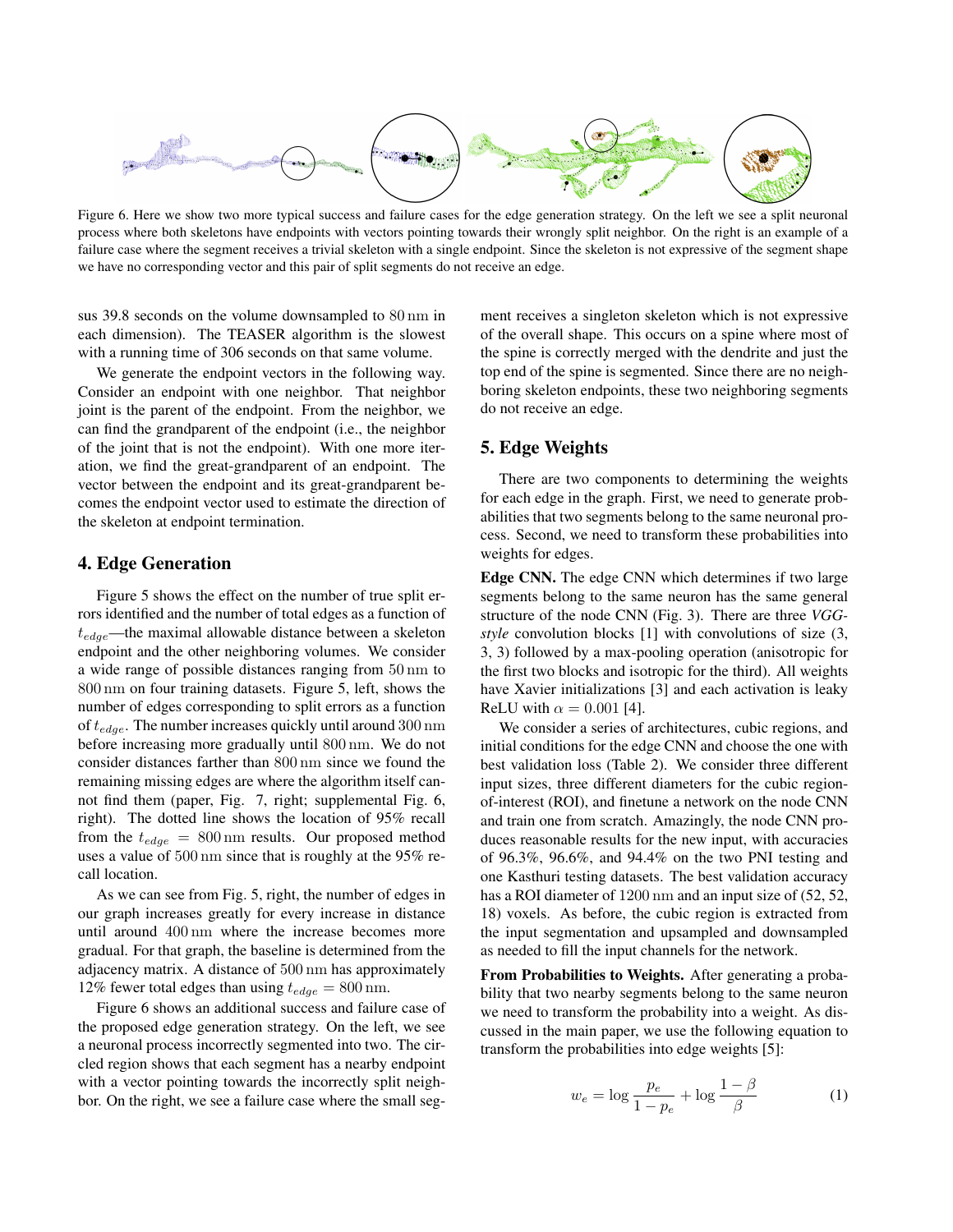| <b>800nm Cubic Regions of Interest</b> |                          |                            |                         |  |  |  |
|----------------------------------------|--------------------------|----------------------------|-------------------------|--|--|--|
| <b>Input Size</b>                      | <b>Training Accuracy</b> | <b>Validation Accuracy</b> | <b>Testing Accuracy</b> |  |  |  |
| (3, 52, 52, 18)                        | 0.9736                   | 0.9543                     | 0.9576                  |  |  |  |
| (3, 52, 52, 18)                        | 0.9750                   | 0.9541                     | 0.9582                  |  |  |  |
| (3, 60, 60, 20)                        | 0.9722                   | 0.9586                     | 0.9598                  |  |  |  |
| (3, 60, 60, 20)                        | 0.9771                   | 0.9601                     | 0.9626                  |  |  |  |
| (3, 68, 68, 22)                        | 0.9740                   | 0.9565                     | 0.9587                  |  |  |  |
| (3, 68, 68, 22)                        | 0.9784                   | 0.9611                     | 0.9633                  |  |  |  |

#### 1200nm Cubic Regions of Interest

| <b>Input Size</b> | <b>Training Accuracy</b> | <b>Validation Accuracy</b> | <b>Testing Accuracy</b> |
|-------------------|--------------------------|----------------------------|-------------------------|
| (3, 52, 52, 18)   | 0.9761                   | 0.9637                     | 0.9638                  |
| (3, 52, 52, 18)   | 0.9679                   | 0.9553                     | 0.9552                  |
| (3, 60, 60, 20)   | 0.9706                   | 0.9543                     | 0.9546                  |
| (3, 60, 60, 20)   | 0.9703                   | 0.9540                     | 0.9549                  |
| (3, 68, 68, 22)   | 0.9694                   | 0.9544                     | 0.9543                  |
| (3, 68, 68, 22)   | 0.9763                   | 0.9618                     | 0.9629                  |
|                   |                          |                            |                         |

### 1600nm Cubic Regions of Interest

| <b>Input Size</b> | <b>Training Accuracy</b> | <b>Validation Accuracy</b> | <b>Testing Accuracy</b> |
|-------------------|--------------------------|----------------------------|-------------------------|
| (3, 52, 52, 18)   | 0.9597                   | 0.9476                     | 0.9501                  |
| (3, 52, 52, 18)   | 0.9516                   | 0.9377                     | 0.9388                  |
| (3, 60, 60, 20)   | 0.9643                   | 0.9511                     | 0.9526                  |
| (3, 60, 60, 20)   | 0.9589                   | 0.9447                     | 0.9454                  |
| (3, 68, 68, 22)   | 0.9566                   | 0.9363                     | 0.9367                  |
| (3, 68, 68, 22)   | 0.9630                   | 0.9482                     | 0.9476                  |

Table 2. We decide upon our final edge generation network after looking at eighteen different network configurations. We vary the input size among three options, consider three different cubic ROI diameters, and train both from scratch and finetuning with the node network. The finetuned results are in the light gray rows. The best validation results occur with a cubic region of 1200 nm in diameter and an input size of (52, 52, 18).

# Variation of Information and  $\beta$  Values



Figure 7. We consider a wide range of possible  $\beta$  values and see how each affects the total variation of information score. A  $\beta$  value of 0.95 creates the biggest reduction in variation of information on three validation datasets.

Figure 7 shows the equation as a function of  $p_e$  and  $\beta$ .  $\beta$  is a tunable parameter that encourages over- or undersegmentation. Based on the validation data we use  $\beta =$ 0.95 (Fig. 8). We find that this  $\beta$  value creates the largest reduction in variation of information on three PNI validation datasets.

### **References**

- [1] K. Chatfield, K. Simonyan, A. Vedaldi, and A. Zisserman. Return of the devil in the details: Delving deep into convolutional nets. *arXiv preprint arXiv:1405.3531*, 2014.
- [2] K. Dmitriev, T. Parag, B. Matejek, A. Kaufman, and H. Pfister. Efficient correction for em connectomics with skele-